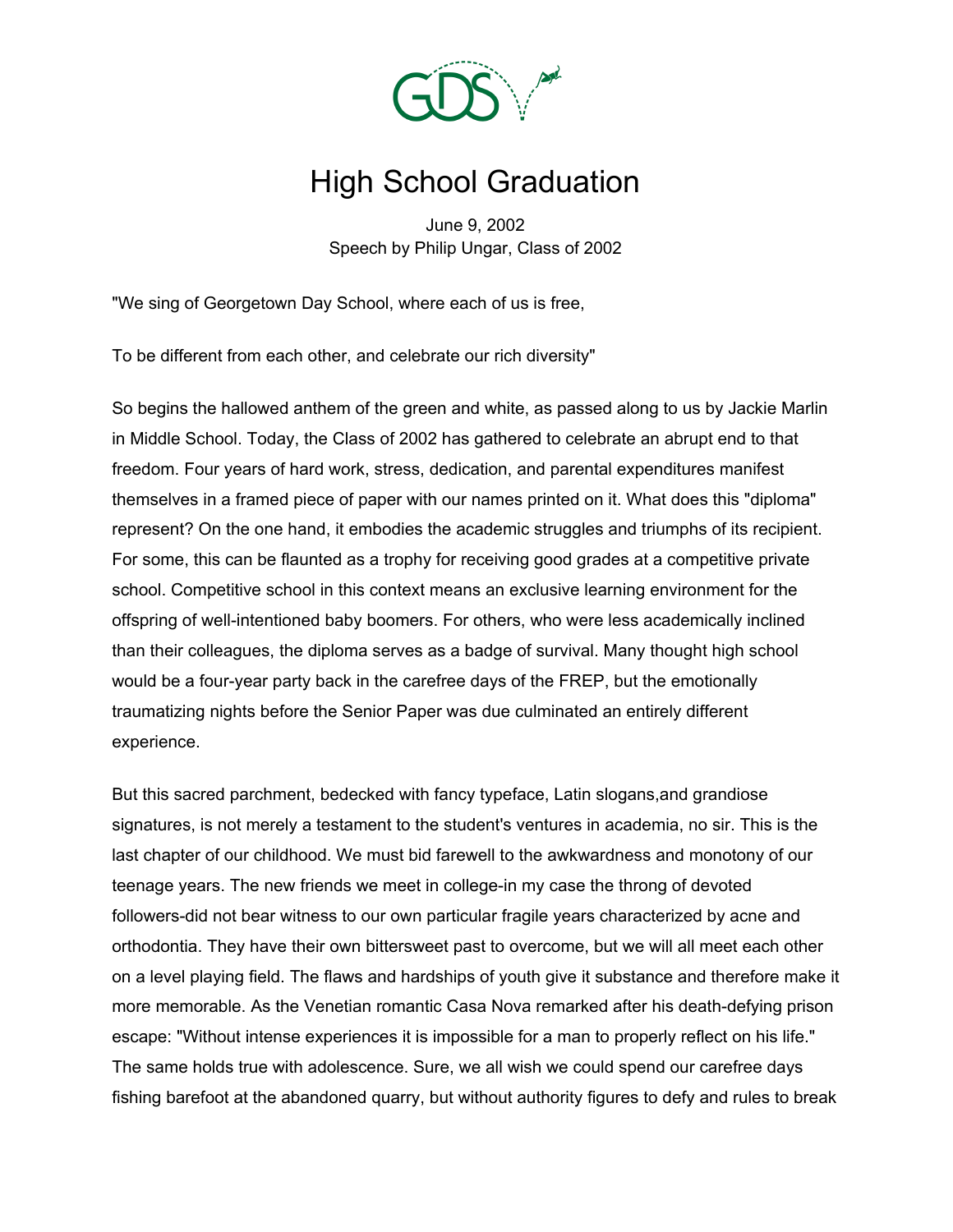there would be nothing to look back on, the time would be wasted, frittered away in a daze like an eighth period class on Friday.

But what of the institution where all these childhood memories have their root? Many of us I know, are happy to be leaving-of course some of us still go back to the weight room every day. But GDS seems to be getting a bad rap, not with the public, but from within the school itself. For all the whining that is done, one must take a careful look at the contents of these complaints: too much homework, no partitions in the bathroom, too short a lunch break, a paucity of parking spaces, and no football team. And the most puzzling question of all: if the school was 5 million dollars in debt, why did it buy those foam gladiator sticks for the PE Department?

If these are the primary grievances students have against the school, it suddenly doesn't seem so bad. And who among you can say he or she would prefer the coat-and-tie approach at the Cathedral schools, or the overall lameness of Sidwell Friends, to the open-campus-sandal-and-tie-dye-wearing attitude that we have all come to take for granted? And can any of those schools say they were the first integrated educational institution in the Nation's capital?

When I woke up this morning, I wasn't exactly sure what I wanted to say in my speech. How could I characterize the graduating class, what one word could I use to describe this remarkable cohort? The clock kept ticking and I kept thinking in vain. It was getting close to graduation, almost time for my Dad to tie my tie. But it occurred to me, there is no one word that can define this grade, and that is the beauty. We are blessed, more so than any other class in recent memory, with a wealth of talent and a diversity of personalities. Musicians, skeptics, athletes, communists, artists of the highest caliber, nihilists, poets, dreamers and apathetics. It is this great variety that has prevented our grade from becoming bitter and stale.

Before me I see future CEOs, Senators, cynical film critics, environmental activists, and used car salesmen. We must all define success individually, and strive to achieve it. If we find that all our goals cannot be accomplished, then we can take a page from our parents and live vicariously through our children. Perhaps the grades below us will continue some of our traditions: the clandestine senior sleepover, the endless hours spent painting masquerading as community servants, and the election of the grade's two best-looking students to deliver graduation speeches. But it is the individuals who will be remembered, for better or for worse.